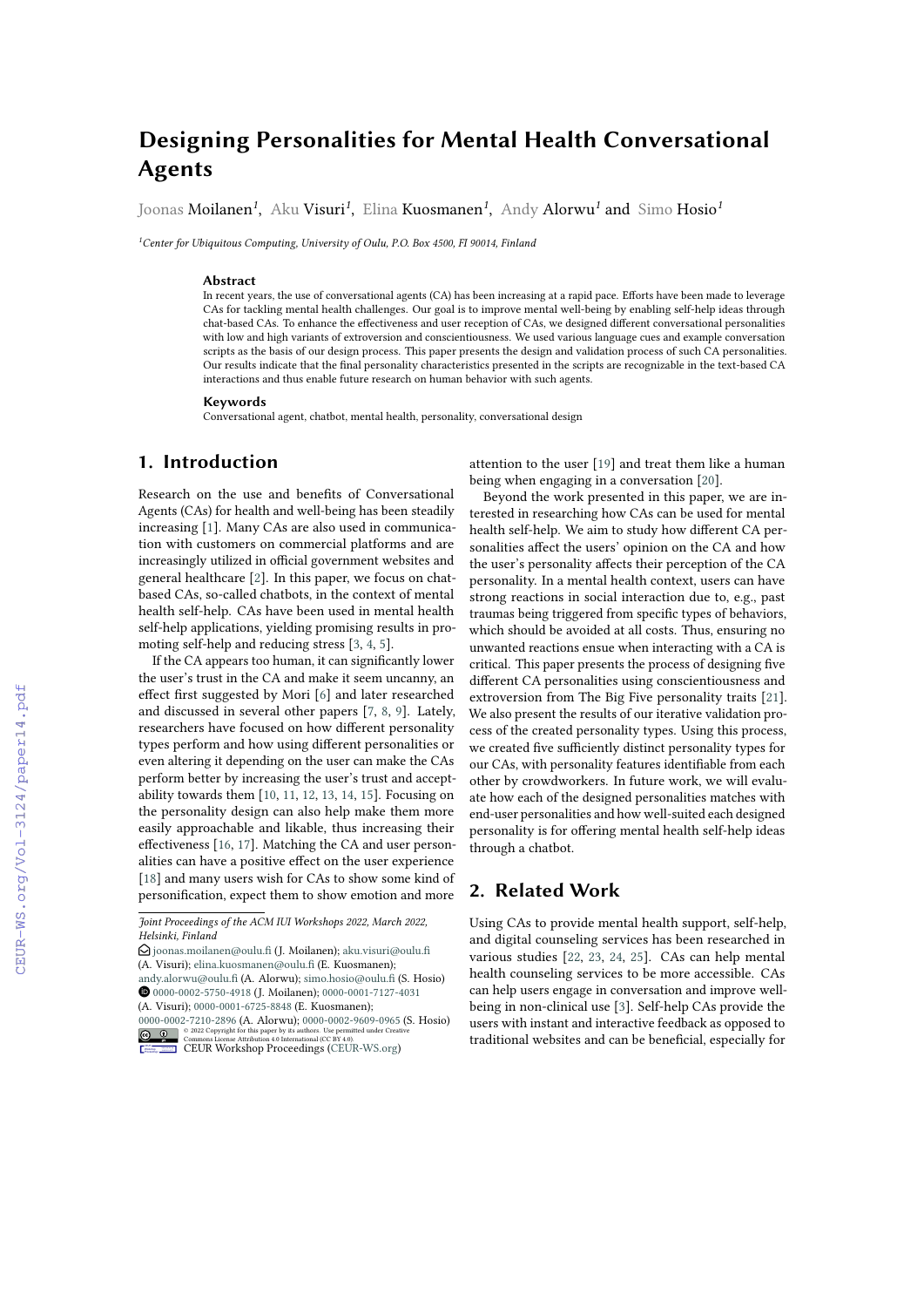

Figure 1: The conversation flow used for all personality types. Before feedback on the provided self-help method(s), the user can revisit any previously unselected methods.

individuals who prefer to seek their information online [\[22\]](#page-7-0).

Research has shown that users prefer to engage with CAs close to their personalities for information-seeking [\[26\]](#page-7-1) and in assistance and therapy [\[27\]](#page-7-2). Having the CA express multiple personalities and have emotion selection improves the user engagement significantly [\[12\]](#page-7-3). In particular, the effect of high extroversion has been shown to enhance user satisfaction [\[10\]](#page-7-4).

## **3. Conversational Agent Design**

We created five CAs with differing personalities that offer self-help method recommendations for mental health. To appropriately compare one personality to another, we wanted to minimize effects that can be considered external. One of the factors identified was the amount of information provided by the CA. To mitigate this, we designed a simple interactive conversation structure that provides the user with mental self-help methods, which all CA personalities follow. The main conversation structure is shown in Figure [1.](#page-1-0)

After the initial introduction, the user can select their current mood from three options - *Not so good*, *I'm okay*, and *I feel great*. The CA reacts to the chosen option accordingly and gives three mental health topics, including stress, anxiety, and low mood, that it gives self-help methods for. This step can be repeated as many times as the user wants, after which the user is asked for an open text entry about what they thought of the methods given. The CA responds to this message accordingly. The second part of the conversation follows a similar pattern, with the CA giving information on literature, audio, and website sources.

## <span id="page-1-0"></span>**3.1. Designing Conversational Agent Personalities**

An individual's personality is a combination of multiple attributes and cues, ranging from behavioral to emotional and mental characteristics. Personality can manifest as personality traits, of which the typical dimensions are the so-called Big Five personality dimensions [\[21\]](#page-7-5):

- Extroversion vs. Introversion (sociable, assertive, playful vs. aloof, reserved, shy)
- Emotional stability vs. Neuroticism (calm, unemotional vs. insecure, anxious)
- Agreeableness vs. Disagreeable (friendly, cooperative vs. antagonistic, faultfinding)
- Conscientiousness vs. Unconscientious (selfdisciplined, organized vs. inefficient, careless)
- Openness to experience (intellectual, insightful vs. shallow, unimaginative)

The Big Five traits have been leveraged as analysis tools, for example, for academic success [\[28\]](#page-8-0) and in mental health contexts [\[29\]](#page-8-1). Language use is frequently utilized as a method of identifying Big Five personality traits [\[30,](#page-8-2) [31\]](#page-8-3). However, some of its terms like neuroticism and language associated with such behavior can vary strongly between individuals. We wanted to leverage the Big Five personality traits in the design of our CAs and considered the following before beginning the design process.

Firstly, the measurements or factors used to determine Big Five traits can overlap, e.g., factors perceived as high on the extroversion-introversion dimension can also exist on the agreeable-disagreeable dimension. Thus, if a CA personality type A exhibits features of high extroversion, the same features can be perceived as, e.g., high agreeableness. This persuaded us to consider the CA personalities as single dimensions instead of a combination of all Big Five or a subset of them - i.e., hypothetical CA personality "A" has *high extroversion*, and its personality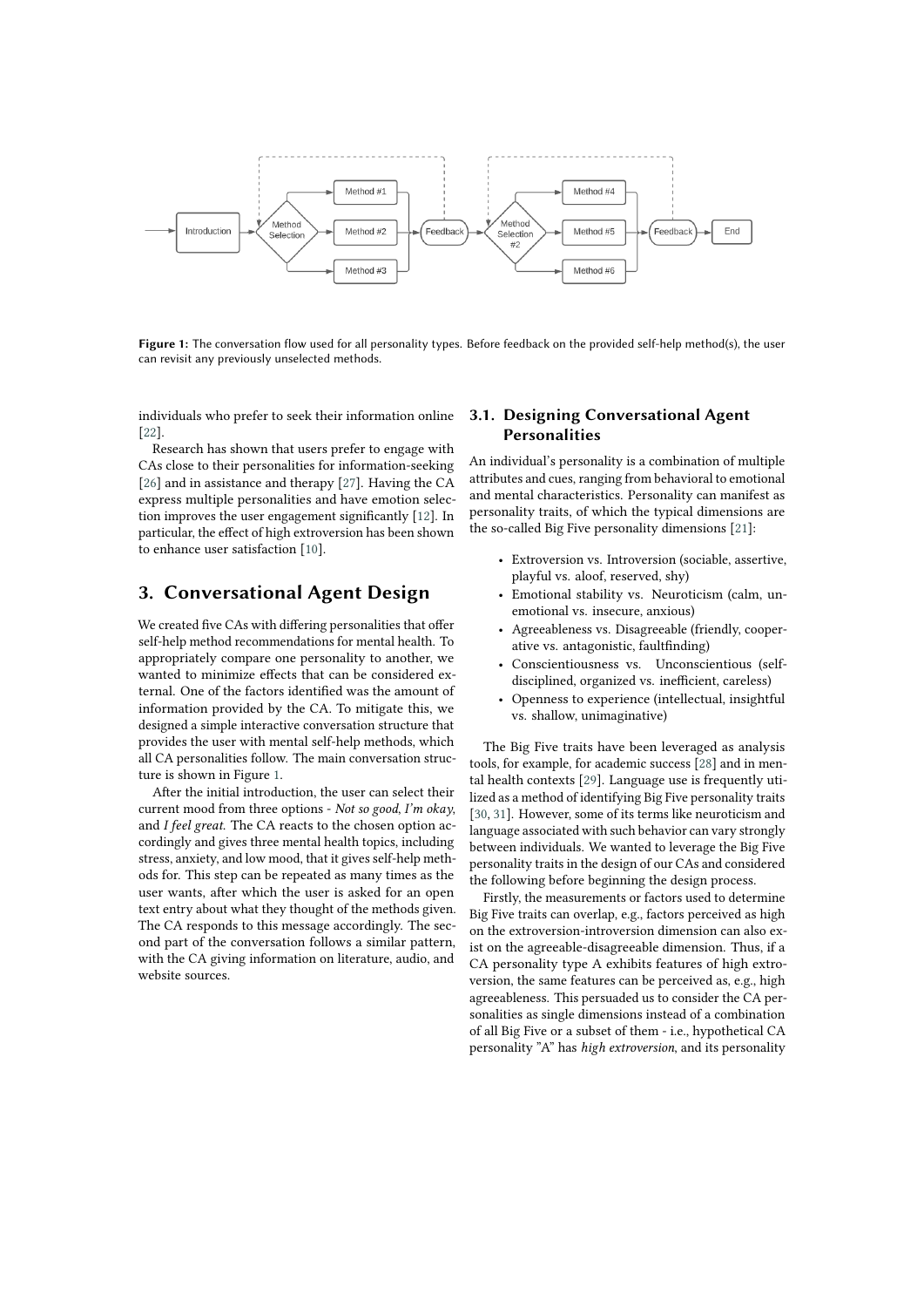is measured only on the extroversion scale. This division of the Big Five into dimensions is a standardized method of personality trait analysis [\[14\]](#page-7-6).

Secondly, not all the dimensions are necessarily suitable or relevant for a CA designed to offer self-help guidance. E.g., openness to experience as a trait of the CA plays a minor role in how i) the CA delivers information and ii) how this information is received. Thus, we wanted to select a subset of the dimensions to analyze and decided on the *extroversion* and *conscientiousness* traits. Reaction to social assertiveness (or lack of it) is shown to vary according to an individual [\[32\]](#page-8-4) thus how assertive (or shy) the CA personality is can affect how it is perceived. Conscientiousness can also be perceived differently by individuals [\[33\]](#page-8-5), as high conscientiousness can have a negative influence on individuals with depression [\[34\]](#page-8-6) but is generally considered a positive trait. In earlier CA-related personality studies, we found 10/11 articles to study extroversion-related traits, 5/11 to investigate emotional stability-neuroticism - which we would find somewhat unfitting for our purposes, especially on the neurotic end, and 4/11 studied conscientiousness. Both of the selected dimensions are evaluated on the high-low scale, so the selected personality types are High and Low Extroversion (**High E** and **Low E**) and High and Low Conscientiousness (**High C** and **Low C**), as well as the Neutral option.

These CAs follow the same conversational structure and differ only in their personalities, using different phrases and words to deliver the same information. In addition to these, we created a CA with a neutral personality that aims to be neutral in both conscientiousness and extroversion. We started by making the neutral conversation script, then created the other personalities by using various language cues, some of which can be seen in Table [3,](#page-9-0) and example conversation scripts of different personalities from related work [\[14,](#page-7-6) [35\]](#page-8-7). To help users differentiate between the CAs, we gave each CA an avatar and a color theme.

### **3.2. Deployment**

We deployed the chatbots using BotStar chatbot engine<sup>[1](#page-2-0)</sup> and Dialogflow  $ES^2$  $ES^2$ . BotStar was used to create the main conversational structure and host the CA. In contrast, Dialogflow ES was used for two specific messages that determine if the user is satisfied with the recommendations given and has the CA respond to their message accordingly.

To keep the design simple and to prevent the user from selecting topics the CA is not able to talk about, the primary interaction between the user and the CA is through multiple-choice buttons (method selection)



**Figure 2:** In the questionnaire, the participants were presented with two conversations and were required to grade the language cues and overall conscientiousness/extroversion on a 7-point Likert scale. In this example, 1 = Low conscientiousness 1 and 2 = High conscientiousness.

<span id="page-2-2"></span>or by natural language processing methods provided by Dialogflow ES. The latter allows the CA to react in a few different ways to the participant's response to "What did you think of the presented methods?" during the feedback, for example, which is responded to using text input.

### **4. Personality Validation**

The conversation scripts of the five different CAs were created by the main author of the paper and then evaluated by two co-authors. We then designed a questionnaire to validate the personality design and used the online crowdsourcing platform Prolific [\[36\]](#page-8-8) to recruit participants. Depending on the results we gain from the personality validation, we can change the conversation scripts accordingly and re-validate. To locate potential issues with precision, we select three conversation parts from each personality and three individual messages from the remaining script. This helped us see which specific section of the script needed to be re-written instead of re-doing the whole script. For this purpose, the participants do not directly use the CA, and the entirety of the validation is done by presenting the users with

<span id="page-2-1"></span><span id="page-2-0"></span><sup>1</sup>https://botstar.com/ <sup>2</sup>https://cloud.google.com/dialogflow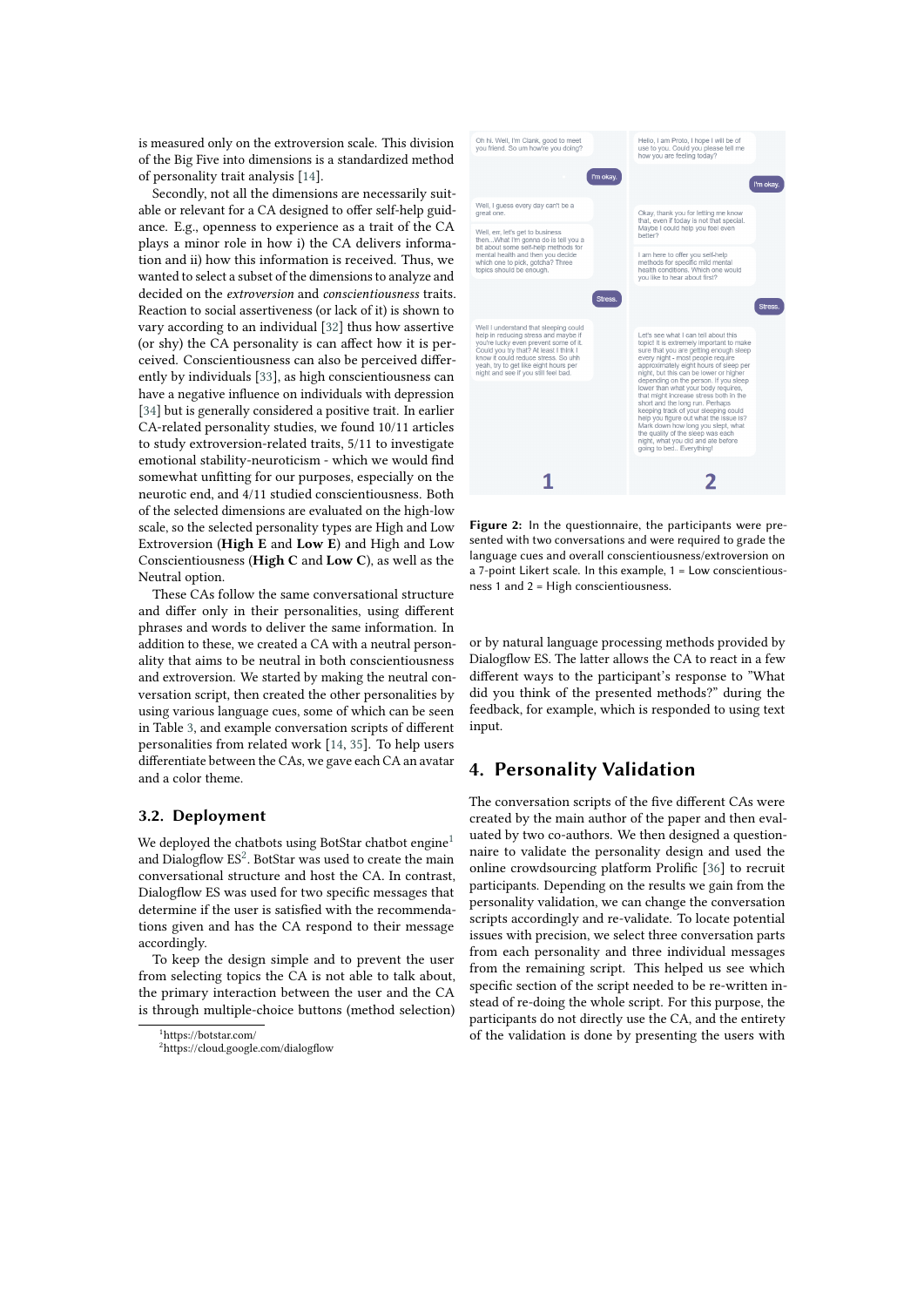images of conversations as is presented in Figure [2](#page-2-2) and singular messages directly on the survey platform.

### **4.1. Questionnaire Design**

For the validation process, we designed a three-stage questionnaire. To ensure each personality is perceived as intended, we validated both Conscientiousness and Extroversion dimensions separately - High C vs. Low C and High E vs. Low E. To ensure the participants are familiar with the two personality types, we briefly described the personalities and presented the participants with example messages that portray each personality type. In sections 1 and 2, we presented the same conversation side-by-side, as shown in Figure [2.](#page-2-2) We then used a singlechoice selection to evaluate three language cues used in part 1 and part 2 (*"Which set of the white messages is more Impulsive?"*). White messages refer to the text in the conversation outputted by the CA. The range of language cues varied from more obscure terms like "Vague," "Impulsive," "High verbal output" to more understandable terms like "Formal" or "Using shorter words." The language cues we used were derived from the work of Mairesse et al. [\[14\]](#page-7-6) and are based on several studies researching different Big Five traits [\[37,](#page-8-9) [38,](#page-8-10) [39,](#page-8-11) [40,](#page-8-12) [41,](#page-8-13) [42,](#page-8-14) [43,](#page-8-15) [44,](#page-8-16) [45\]](#page-8-17). The full list of language cues are presented in Table [3.](#page-9-0) Then, we evaluate the conscientiousness or extroversion of the script using a single 7-point Likert-style Item (*"How conscientious do you think set 1 was?"*). This method was used for three conversation sets for both Conscientiousness (Questionnaire section 1) and Extroversion (section 2). In section 3, individual messages were presented, and the participant was instructed to select a matching personality type (Neutral, High C, Low C, High E, or Low E).

### **4.2. Participant Recruitment**

Participants were recruited on the Prolific crowdsourcing platform. Prolific helps reach out to individuals from different backgrounds and with different native languages, which can be an important factor when evaluating CA conversations made in English. We used the platform's pre-screening tool to limit the participants to those with an approval rate of at least 95%, at least 50 previous submissions, and excluded the participants of the first iteration from the second.

## **5. Results**

Creating exact and universally perceived types of personalities can be difficult. Interpreting and rating more obscure language cues such as "Impulsive" and "Vague" can vary for each individual. Rating the overall conscientiousness or extroversion should prove to be more

accurate. As language cues between personalities can overlap, which can lead to, for example, Low E being misinterpreted as High C, section three of the questionnaire could prove difficult to get accurate results in.

40 participants were recruited, 20 for each iteration. 3 participants were replaced for timing out or failing to answer the control question. The average age of participants was 27.23 years (SD = 7.49). 24 were female, 16 male. 31 of the participants came from Europe, with Portugal and The United Kingdom being the most presented countries, with 7 participants for each. The remaining participants came from North America (4), South America (2), Africa (2), and Asia (1). English was the first language for 10 participants. The participants were paid 6.70USD/hr for the first iteration and 9.24USD/hr for the second iteration, with an average response time of 12min 11s and 10min 52s, respectively.

We now introduce the results of the first iteration for each section, the changes the responses elicited us to conduct, and finally, the results after the second iteration round.

## **5.1. First Iteration**

The first two sections of the validation questionnaire rated the language cues and the overall conscientiousness/extroversion of three sets of conversations. To validate the language cues, we used the simple majority voting system, i.e., results where the correct answer is the most selected option are deemed sufficient. Only the language cue *"dissatisfaction"* for Extroversion set 3 resulted under this threshold, with 7/20 participants unsure and 6/20 correct.

For the Likert-style items, we visually inspected the distribution of answers, presented in Figure [3](#page-4-0) and Figure [4.](#page-5-0) We then analyzed the differences between Low and High personality variants using the Wilcoxon Rank Sum test, and all the variants were significantly different on the .005 confidence level, full results presented in Table [2.](#page-5-1)

In section three of the questionnaire, we asked participants to validate individual messages of the conversation and select the personality type from all of the five possible options, including 'Neutral / I'm not sure.' Each personality has three messages to be evaluated, for a total of twelve messages. The results are presented in Table [1.](#page-4-1) Again, we used a simple majority to validate the results. Low E was most often selected as High C (21/60) and as Low E only 13/60 times. Low C was mistaken for High C 17/60 times and correctly selected 21/60 times.

#### **5.1.1. Modifications**

After the first iteration, Low C and High C were not as distinct from each other as we had hoped. In the Low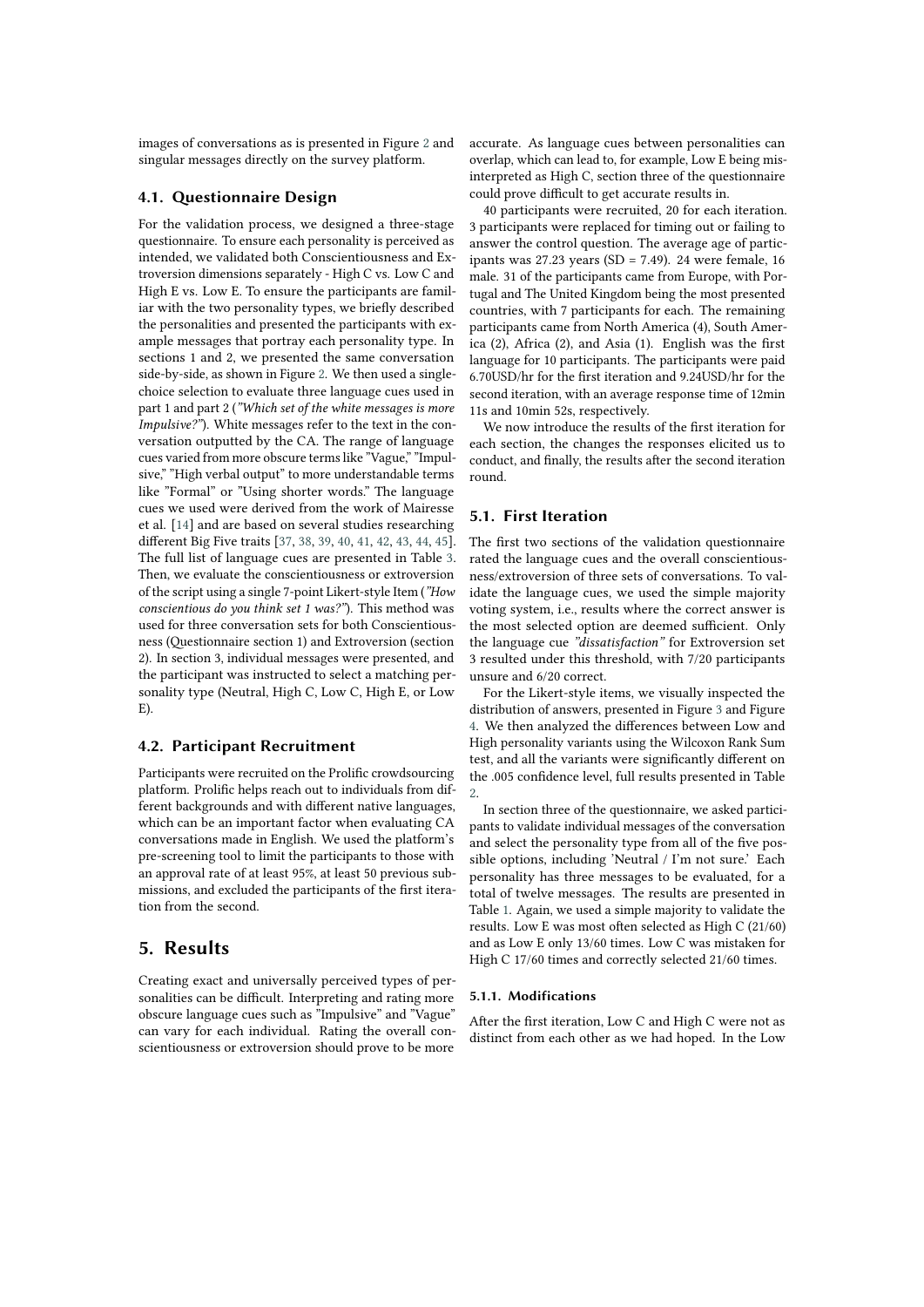#### <span id="page-4-1"></span>**Table 1**

Validation of the individual conversation messages. Each of the 20 participants responded to 12 multiple choice questions where each of the four options was correct three times (3x20=60). NA indicates the "I don't know / I am not sure" answer. Grey indicates the 'correct' answer.

|                               | <b>Iteration #1</b> |        |       |        | Iteration #2 |       |        |       |        |      |
|-------------------------------|---------------------|--------|-------|--------|--------------|-------|--------|-------|--------|------|
|                               | Low C               | High C | Low E | High E | <b>NA</b>    | Low C | High C | Low E | High E | - NA |
| Low Conscientiousness         | 21                  |        |       |        |              | 31    |        | 10    |        |      |
| <b>High Conscientiousness</b> |                     | 41     |       |        |              |       | 46     |       |        |      |
| Low Extroversion              |                     | 21     | 13    | 6      |              |       |        | 16    | 8      |      |
| High Extroversion             | 10                  |        |       | 30     | Δ            |       |        |       | 31     |      |



**Figure 3:** Results for the conscientiousness of the conversation sets in the first section of the validation for both iterations. The figure shows the proportion of the participants rating the conversation set neutral (4) in the center, and low (1-3) and high (4-7) conscientious on left and right, respectively. We can see that the changes made to the conversation scripts have improved the scores on all three sets.

C script, the language cues for 'vague' and 'negativity' were strengthened. For example, Low C's message, *"And what do you think about the stuff I told you about right now? Would it harm you to try it or was I being helpful?"* was given an opening line: *"Finally we continue*.

For High C personality, we increased the 'insightful' and 'informativeness' language cues. The result was a more proactive personality that gives the users more suggestions. For the High C literature self-help message, the part *"If you read at least a couple of books per month, that would be really beneficial for you, and if you read even more, then that would be great!"* was added.

We did not make any significant changes to the extro-

<span id="page-4-0"></span>version scripts. Some of the individual messages were often confused with High C, and the 'dissatisfaction' language cue was not paired with Low E as much as we had hoped, so we ended up making minor changes to that language cue. As an example, in *"Honestly, the best ways to deal with low mood are the ones you derive pleasure from. Unfortunately only you know what those are. What excites you? Try doing those things."* the ending was changed to *"... derive pleasure from. Don't ask me what that is, none knows those but you. Perhaps you could try to also talk to your friends if you enjoy that kind of thing?"*.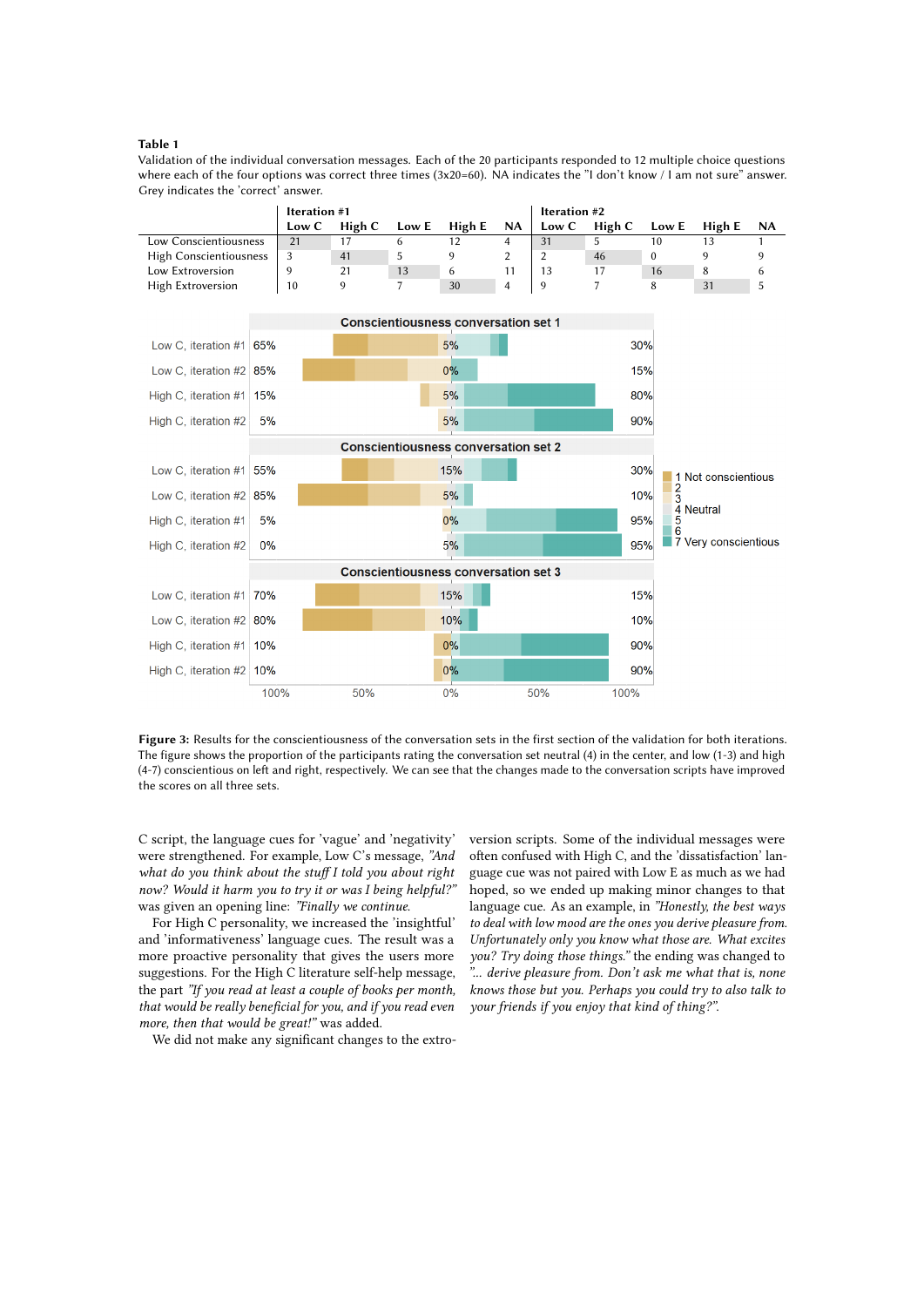

**Figure 4:** Results for the extroversion sets on the second section of the validation for both iterations. The figure shows the proportion of the participants rating the conversation set neutral (4) in the center, and low (1-3) and high (4-7) extroverted on left and right, respectively. No notable changes were reported for high extroversion, but low extroversion got worse results on the second iteration.

#### <span id="page-5-1"></span>**Table 2**

Wilcoxon Rank Sum tests for differences between low and high variants of the evaluated personality traits (Conscientiousness, Extroversion).

<span id="page-5-0"></span>

|                                  | Set 1 |         | Set 2         |          | Set 3 |         |
|----------------------------------|-------|---------|---------------|----------|-------|---------|
|                                  | w     | n       | w             |          | w     |         |
| Conscientiousness Iteration #1   | 14    | $-.005$ | 11.5          | $-.005$  | 12    | < 0.005 |
| Conscientiousness Iteration #2   | 6.5   | < 0.005 | 3             | < 0.0005 | 14    | < 0.005 |
| <b>Extroversion Iteration #1</b> | 3.5   | < 0.005 | $\mathcal{P}$ | < 0.005  | 4.5   | < 0.005 |
| Extroversion Iteration #2        | 17    | < 0.005 |               | < 0005   | 18    | $-.005$ |

## **5.2. Second Iteration**

After the changes, we conducted the second iteration of the validation. The changes made to the conversation script significantly improved the distinction between conscientiousness sets 1 and 2, as shown in Figure [3.](#page-4-0) Again, using the Wilcoxon Rank-Sum test there was a significant difference in set 2 ( $p < .05$ ,  $W = 125$ ) when comparing between iterations, but not for set 1 ( $p = .30$ ,  $W = 69$ ). Regardless, the visual inspection for set 1 indicated the separation between Low C and High C was more clear in iteration 2. Overall, the distinction between Low C and High C was now effectively communicated in the conversation script.

The language cues for extroversion showed some variance in accuracy compared to the first iteration but were still mostly correct. The only incorrect language cue was 'Realism' for extroversion set 1. The Likert-style items show the actual improvements, as even though Low E set 2 was rated higher on the extroversion scale (even up to scores of 7) than on iteration 1, the difference between Low E and High E was clear for all three question sets in both iterations (as can be seen in Figure [4\)](#page-5-0).

The third section's results can be seen in Table [1.](#page-4-1) While the iteration did help with Low E, it was still often confused with High C.

Overall, after the second iteration, we can see significant improvements in the validation. We especially man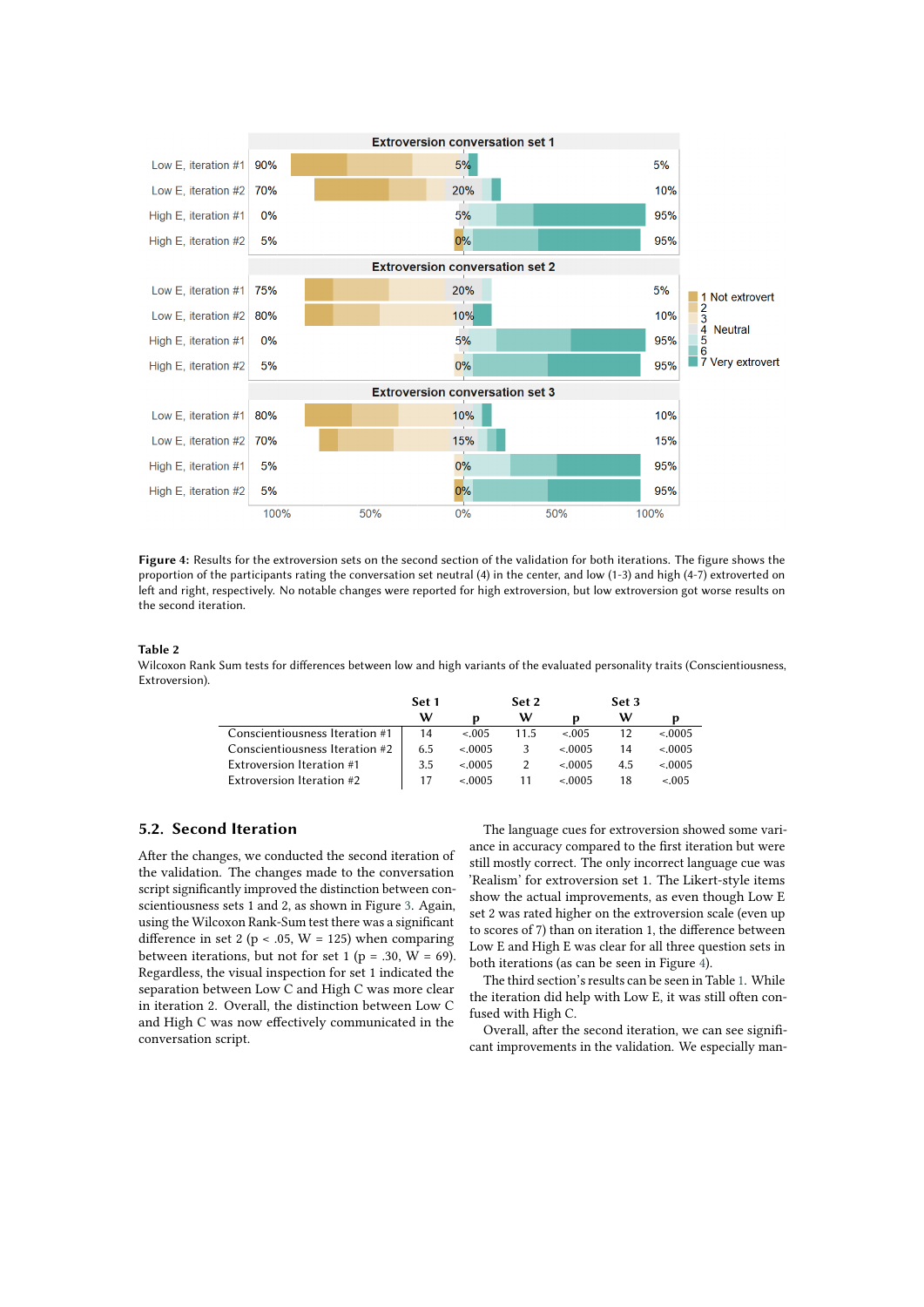aged to improve the distinction between the conscientiousness personality types.

## **5.3. Outlier Responses and Challenges of Big Five**

The use of the Big Five characteristics has seen critique regarding their use for generalization, especially for more vague traits such as neuroticism. The conception of the traits can vary from person to person, even for the more obvious traits, such as those used in our design; extroversion and conscientiousness. 11 out of the 40 participants had one (or in some cases more than one) response which significantly differed from the general consensus, e.g., rating both options as high on a scale, or rating High C as Low C and vice versa. Clearly, in some cases, personal perception of what is considered, for example, conscientious behavior, can alter results in studies like ours. Big Five has been critiqued for its traits to be perceived differently according to different cultural upbringing or different language skills (first languages) for studies based on lexical analysis. However, we did not observe any significant influence of country of origin or first language on the outliers.

## **6. Discussion and Future Work**

Our work aims to expand on previous research, e.g., Heudin et al. [\[12\]](#page-7-3) showing increased performance of multi-personality CAs. Improving the user experience and making self-help tools more available could increase individuals' mental health well-being considerably. To pair the user with the CA best matching their desired traits and personality, we need to consider ways to match and adapt the CA depending on the user, which has been done for extroversion-based agents [\[27\]](#page-7-2). Our work focuses on the mental health self-help context and expands with consideration of the conscientiousness personality trait.

One of the key factors when designing personalities is consistency [\[26\]](#page-7-1). Identifying both low and high variants of conscientiousness and extroversion proved reliable. Cultural and language differences can lead to a different understanding of language cues, and especially for lexical analysis, the use of Big Five has received its share of critique [\[46\]](#page-8-18). Ultimately, one could ask, *"Do we know whose idea of conscientiousness has been encoded into this CA?"* - and from an individual's perspective, the language used by a CA could be accurate for one but misleading for others. A number of our Prolific workers stood out, but overall a vast majority were very much in agreement in assessing the CAs. However, careful consideration for cultural and language backgrounds should be considered in the future.

The next step for our generated CAs is to evaluate how their different personalities are perceived by individuals that are either seeking or could consider mental health help using self-help methods. We will also consider how the two scales correspond to the individual's own personality. Before moving on, we plan on validating the neutral conversation to make sure it is actually perceived as the neutral option on the two scales.

## **6.1. Limitations**

The use of Big Five personality traits for analysis can be influenced by cultural or language-based differences between study participants. We did not observe any such differences according to the country of origin or first language of our study participants.

## **7. Conclusion**

This paper presented the design and validation processes of the created CA personalities to be used in future studies. We found the low and high variants to be easily distinguishable from each other, but there are difficulties when choosing between extroversion and conscientiousness as several language cues are shared. Changes in the conversations improved the results. Further validation, including validation of the neutral personality, will be conducted before the next step in our research.

## **Acknowledgments**

This research is connected to the GenZ strategic profiling project at the University of Oulu, supported by the Academy of Finland (project number 318930) and CRIT-ICAL (Academy of Finland Strategic Research, 335729). Part of the work was also carried out with the support of Biocenter Oulu, spearhead project ICON.

## **References**

- [1] L. Laranjo, A. G. Dunn, H. L. Tong, A. B. Kocaballi, J. Chen, R. Bashir, D. Surian, B. Gallego, F. Magrabi, A. Y. Lau, et al., Conversational agents in healthcare: a systematic review, Journal of the American Medical Informatics Association 25 (2018) 1248–1258.
- [2] J. L. Z. Montenegro, C. A. da Costa, R. da Rosa Righi, Survey of conversational agents in health, Expert Systems with Applications 129 (2019) 56–67.
- [3] K. H. Ly, A.-M. Ly, G. Andersson, A fully automated conversational agent for promoting mental wellbeing: a pilot rct using mixed methods, Internet interventions 10 (2017) 39–46.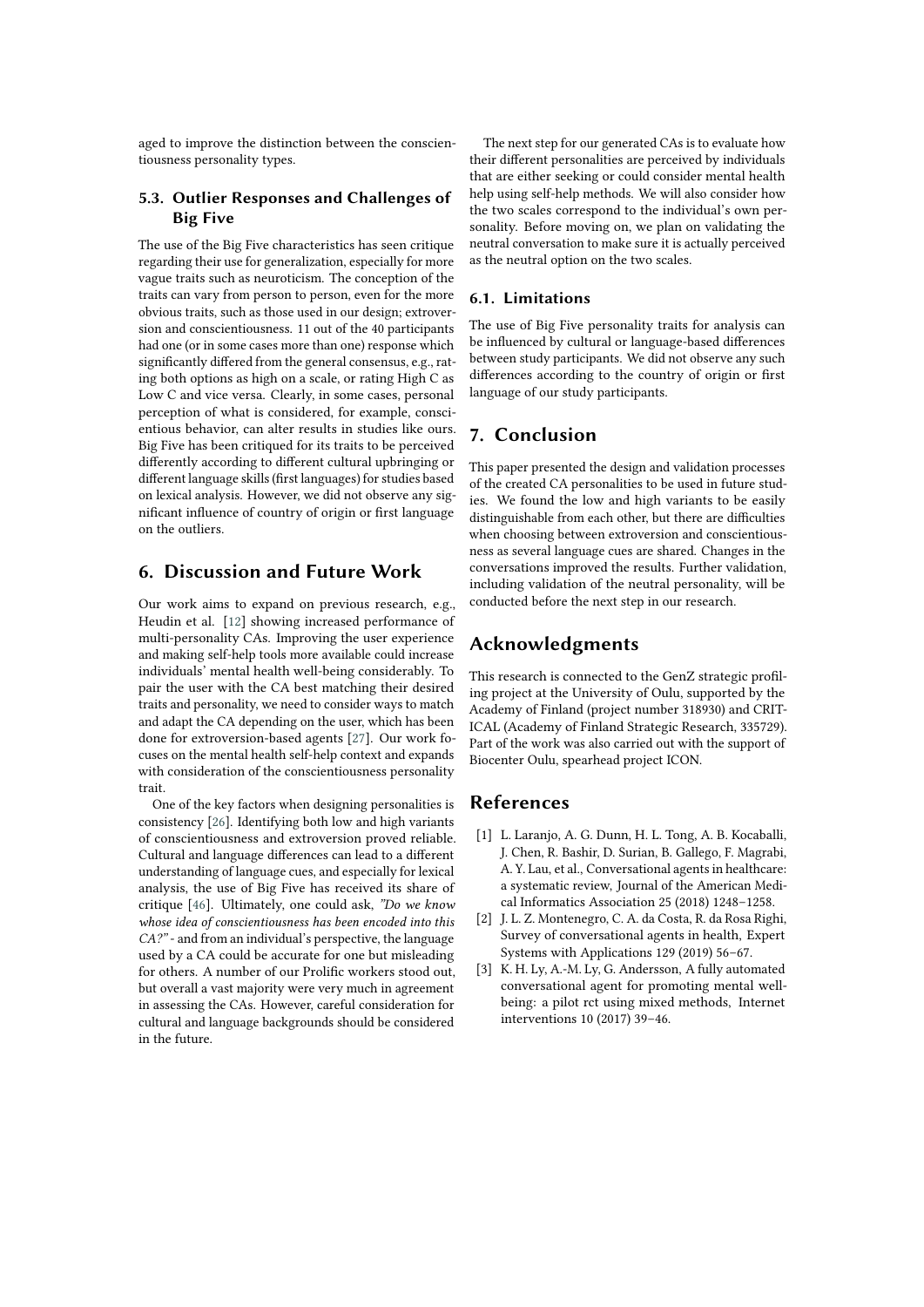- [4] A. N. Vaidyam, H. Wisniewski, J. D. Halamka, M. S. Kashavan, J. B. Torous, Chatbots and conversational agents in mental health: a review of the psychiatric landscape, The Canadian Journal of Psychiatry 64 (2019) 456–464.
- [5] H. Gaffney, W. Mansell, S. Tai, et al., Conversational agents in the treatment of mental health problems: mixed-method systematic review, JMIR mental health 6 (2019) e14166.
- [6] M. Mori, K. F. MacDorman, N. Kageki, The uncanny valley [from the field], IEEE Robotics & Automation Magazine 19 (2012) 98–100.
- [7] A. Følstad, C. B. Nordheim, C. A. Bjørkli, What makes users trust a chatbot for customer service? an exploratory interview study, in: International conference on internet science, Springer, 2018, pp. 194–208.
- [8] L. Ciechanowski, A. Przegalinska, M. Magnuski, P. Gloor, In the shades of the uncanny valley: An experimental study of human–chatbot interaction, Future Generation Computer Systems 92 (2019) 539–548.
- [9] A. Muresan, H. Pohl, Chats with bots: balancing imitation and engagement, in: Extended Abstracts of the 2019 CHI Conference on Human Factors in Computing Systems, 2019, pp. 1–6.
- <span id="page-7-4"></span>[10] R. Ahmad, D. Siemon, S. Robra-Bissantz, Communicating with machines: Conversational agents with personality and the role of extraversion, 2020. doi:[10.24251/hicss.2021.492](http://dx.doi.org/10.24251/hicss.2021.492).
- [11] A. Egges, S. Kshirsagar, N. Magnenat-Thalmann, A model for personality and emotion simulation, 2003. doi:[10.1007/978- 3- 540- 45224- 9\\_63](http://dx.doi.org/10.1007/978-3-540-45224-9_63).
- <span id="page-7-3"></span>[12] J.-C. Heudin, Emotion selection in a multipersonality conversational agent, 2017. doi:[10.](http://dx.doi.org/10.5220/0006113600340041) [5220/0006113600340041](http://dx.doi.org/10.5220/0006113600340041).
- [13] H. Kim, D. Y. Koh, G. Lee, J.-M. Park, Y. kyung Lim, Designing personalities of conversational agents, CHI EA 39;19, ACM, May 02, 2019, pp. 1-6. URL: [http://dl.acm.org/citation.cfm?id=](http://dl.acm.org/citation.cfm?id=3312887) [3312887.](http://dl.acm.org/citation.cfm?id=3312887) doi:[10.1145/3290607.3312887](http://dx.doi.org/10.1145/3290607.3312887).
- <span id="page-7-6"></span>[14] F. Mairesse, M. A. Walker, M. R. Mehl, R. K. Moore, Using linguistic cues for the automatic recognition of personality in conversation and text, The Journal of artificial intelligence research 30 (2007) 457–500. URL: [https://search.proquest.com/](https://search.proquest.com/docview/2554117340) [docview/2554117340.](https://search.proquest.com/docview/2554117340) doi:[10.1613/jair.2349](http://dx.doi.org/10.1613/jair.2349).
- [15] H. Qian, X. Li, H. Zhong, Y. Guo, Y. Ma, Y. Zhu, Z. Liu, Z. Dou, J.-R. Wen, Pchatbot: A large-scale dataset for personalized chatbot, ???? doi:[10.1145/](http://dx.doi.org/10.1145/3404835.3463239) [3404835.3463239](http://dx.doi.org/10.1145/3404835.3463239).
- [16] S. Castillo, P. Hahn, K. Legde, D. Cunningham, Personality analysis of embodied conversational agents, IVA 39;18, ACM, Nov 05, 2018, pp. 227–232. URL: [http://dl.acm.org/citation.cfm?id&#](http://dl.acm.org/citation.cfm?id=3267853)

[61;3267853.](http://dl.acm.org/citation.cfm?id=3267853) doi:[10.1145/3267851.3267853](http://dx.doi.org/10.1145/3267851.3267853).

- [17] E. Ruane, S. Farrell, A. Ventresque, User Perception of Text-Based Chatbot Personality, Chatbot Research and Design, Springer International Publishing, Cham, 2021, pp. 32–47. URL: [https://library.biblioboard.com/](https://library.biblioboard.com/viewer/3af3b103-6756-11eb-8f43-0a9b31268bf5) [viewer/3af3b103-6756-11eb-8f43-0a9b31268bf5.](https://library.biblioboard.com/viewer/3af3b103-6756-11eb-8f43-0a9b31268bf5) doi:10.1007/978-3-030-68288-0\_3.
- [18] T. L. Smestad, F. Volden, Chatbot Personalities Matters, Internet Science, Springer International Publishing, Cham, 2019, pp. 170–181. URL: [http:](http://link.springer.com/10.1007/978-3-030-17705-8_15) [//link.springer.com/10.1007/978-3-030-17705-8\\_15.](http://link.springer.com/10.1007/978-3-030-17705-8_15) doi:[10.1007/978- 3- 030- 17705- 8\\_15](http://dx.doi.org/10.1007/978-3-030-17705-8_15).
- [19] E. Svikhnushina, A. Placinta, P. Pu, User expectations of conversational chatbots based on online reviews, in: Designing Interactive Systems Conference 2021, 2021, pp. 1481–1491.
- [20] C. Toxtli, A. Monroy-Hernández, J. Cranshaw, Understanding chatbot-mediated task management, in: Proceedings of the 2018 CHI conference on human factors in computing systems, 2018, pp. 1–6.
- <span id="page-7-5"></span>[21] B. De Raad, The big five personality factors: the psycholexical approach to personality., Hogrefe & Huber Publishers, 2000.
- <span id="page-7-0"></span>[22] G. Cameron, D. Cameron, G. Megaw, R. Bond, M. Mulvenna, S. O'Neill, C. Armour, M. McTear, Towards a chatbot for digital counselling, in: Proceedings of the 31st International BCS Human Computer Interaction Conference (HCI 2017) 31, 2017, pp. 1–7.
- [23] Y.-C. Lee, N. Yamashita, Y. Huang, Designing a chatbot as a mediator for promoting deep self-disclosure to a real mental health professional, Proceedings of the ACM on Human-Computer Interaction 4 (2020)  $1 - 27$
- [24] K.-J. Oh, D. Lee, B. Ko, H.-J. Choi, A chatbot for psychiatric counseling in mental healthcare service based on emotional dialogue analysis and sentence generation, in: 2017 18th IEEE International Conference on Mobile Data Management (MDM), IEEE, 2017, pp. 371–375.
- [25] D. Elmasri, A. Maeder, A Conversational Agent for an Online Mental Health Intervention, Brain Informatics and Health, Springer International Publishing, Cham, 2016, pp. 243–251. URL: [http:](http://link.springer.com/10.1007/978-3-319-47103-7_24) [//link.springer.com/10.1007/978-3-319-47103-7\\_24.](http://link.springer.com/10.1007/978-3-319-47103-7_24) doi:10.1007/978-3-319-47103-7\_24.
- <span id="page-7-1"></span>[26] C. Nass, K. M. Lee, Does computer-generated speech manifest personality? an experimental test of similarity-attraction, in: Proceedings of the SIGCHI conference on Human Factors in Computing Systems, 2000, pp. 329–336.
- <span id="page-7-2"></span>[27] A. Tapus, C. Ţăpuş, M. J. Matarić, User—robot personality matching and assistive robot behavior adaptation for post-stroke rehabilitation therapy,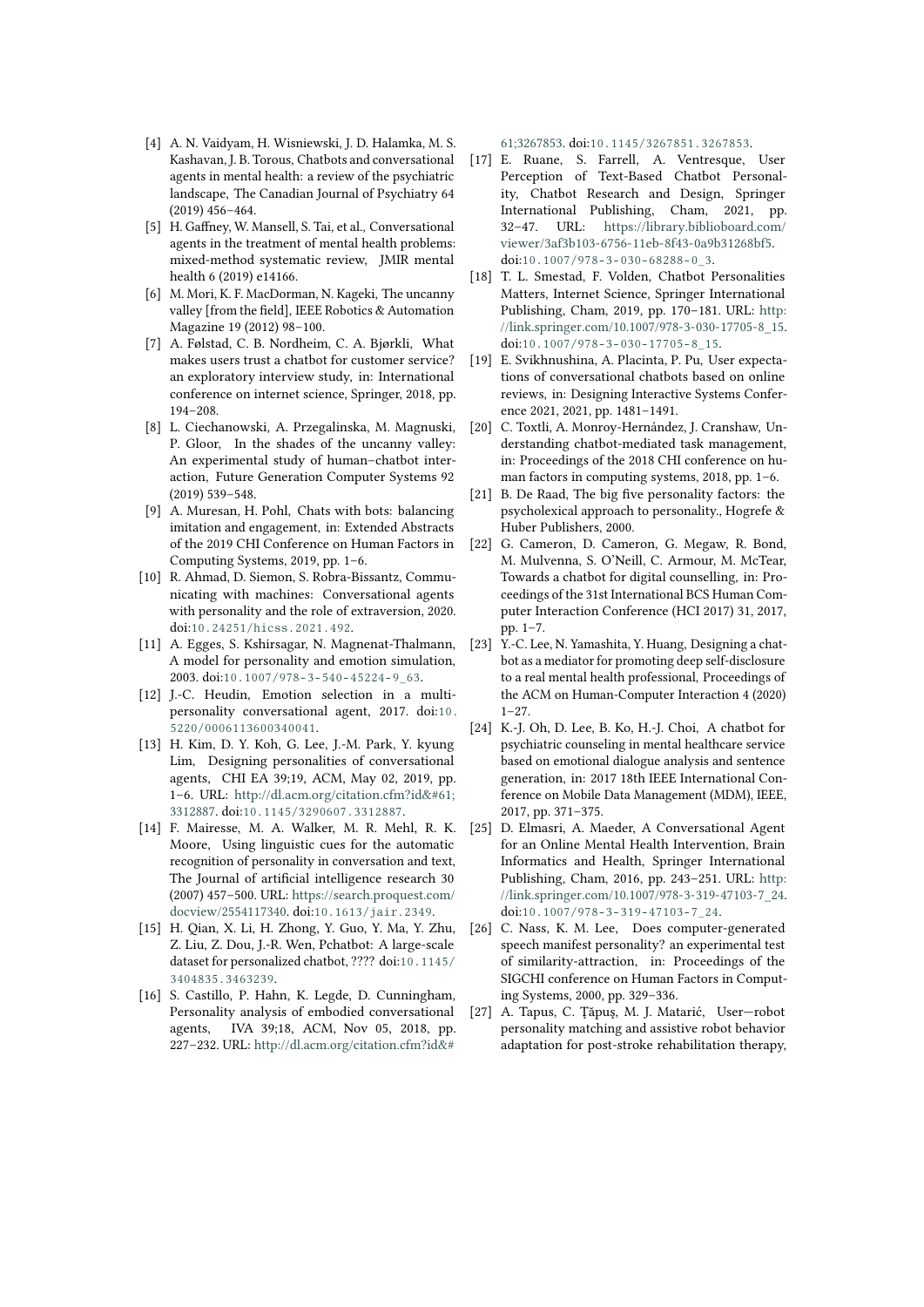Intelligent Service Robotics 1 (2008) 169–183.

- <span id="page-8-0"></span>[28] M. Komarraju, S. J. Karau, R. R. Schmeck, A. Avdic, The big five personality traits, learning styles, and academic achievement, Personality and individual differences 51 (2011) 472–477.
- <span id="page-8-1"></span>[29] J. Karsten, B. W. Penninx, H. Riese, J. Ormel, W. A. Nolen, C. A. Hartman, The state effect of depressive and anxiety disorders on big five personality traits, Journal of psychiatric research 46 (2012) 644–650.
- <span id="page-8-2"></span>[30] D. Peabody, L. R. Goldberg, Some determinants of factor structures from personality-trait descriptors., Journal of personality and social psychology 57 (1989) 552.
- <span id="page-8-3"></span>[31] L. R. Goldberg, An alternative" description of personality": the big-five factor structure., Journal of personality and social psychology 59 (1990) 1216.
- <span id="page-8-4"></span>[32] J. A. Kelly, J. M. Kern, B. G. Kirkley, J. N. Patterson, T. M. Keane, Reactions to assertive versus unassertive behavior: Differential effects for males and females and implications for assertiveness training, Behavior therapy 11 (1980) 670–682.
- <span id="page-8-5"></span>[33] D. M. Zeifman, Predicting adult responses to infant distress: Adult characteristics associated with perceptions, emotional reactions, and timing of intervention, Infant Mental Health Journal: Official Publication of The World Association for Infant Mental Health 24 (2003) 597–612.
- <span id="page-8-6"></span>[34] D. N. Klein, R. Kotov, S. J. Bufferd, Personality and depression: explanatory models and review of the evidence, Annual review of clinical psychology 7 (2011) 269–295.
- <span id="page-8-7"></span>[35] F. Mairesse, M. A. Walker, Towards personalitybased user adaptation: psychologically informed stylistic language generation, User modeling and user-adapted interaction 20 (2010) 227–278. URL: [https://link.springer.](https://link.springer.com/article/10.1007/s11257-010-9076-2) [com/article/10.1007/s11257-010-9076-2.](https://link.springer.com/article/10.1007/s11257-010-9076-2) doi:[10.1007/s11257- 010- 9076- 2](http://dx.doi.org/10.1007/s11257-010-9076-2).
- <span id="page-8-8"></span>[36] S. Palan, C. Schitter, Prolific. ac—a subject pool for online experiments, Journal of Behavioral and Experimental Finance 17 (2018) 22–27.
- <span id="page-8-9"></span>[37] J. Pennebaker, L. King, Linguistic styles: Language use as an individual difference, Journal of personality and social psychology 77 (2000) 1296–312. doi:[10.1037//0022- 3514.77.6.1296](http://dx.doi.org/10.1037//0022-3514.77.6.1296).
- <span id="page-8-10"></span>[38] J.-M. Dewaele, A. Furnham, Extraversion: The unloved variable in applied linguistic research, Language Learning 49 (1999) 509–544. doi:[https://](http://dx.doi.org/https://doi.org/10.1111/0023-8333.00098) [doi.org/10.1111/0023- 8333.00098](http://dx.doi.org/https://doi.org/10.1111/0023-8333.00098).
- <span id="page-8-11"></span>[39] M. Mehl, S. Gosling, J. Pennebaker, Personality in its natural habitat: Manifestations and implicit folk theories of personality in daily life, Journal of personality and social psychology 90 (2006) 862–77. doi:[10.1037/0022- 3514.90.5.862](http://dx.doi.org/10.1037/0022-3514.90.5.862).
- <span id="page-8-12"></span>[40] J. Weaver, Personality and self-perceptions about

communication, Communication and personality: Trait perspectives (1998) 95–117.

- <span id="page-8-13"></span>[41] F. Heylighen, J.-M. Dewaele, Variation in the contextuality of language: An empirical measure, Foundations of science 7 (2002) 293–340.
- <span id="page-8-14"></span>[42] A. Furnham, Language and personality. (1990).
- <span id="page-8-15"></span>[43] S. Nowson, The language of weblogs: A study of genre and individual differences (2006).
- <span id="page-8-16"></span>[44] C. S. Cope, Linguistic structure and personality development., Journal of Counseling Psychology 16 (1969) 1.
- <span id="page-8-17"></span>[45] A. Thorne, The press of personality: A study of conversations between introverts and extraverts., Journal of Personality and Social Psychology 53 (1987) 718.
- <span id="page-8-18"></span>[46] J. Block, The five-factor framing of personality and beyond: Some ruminations, Psychological Inquiry 21 (2010) 2–25.